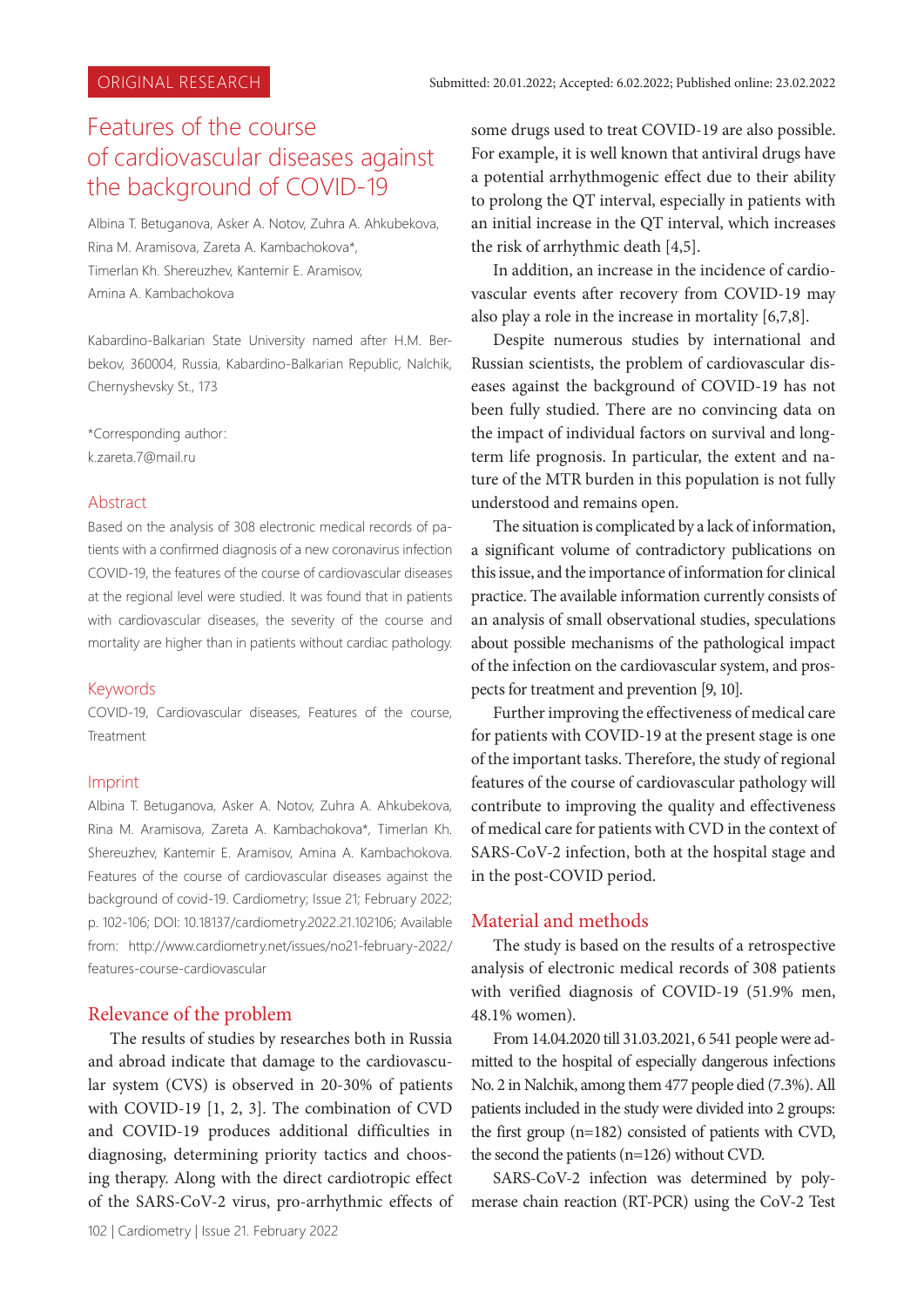kit. Clinical and laboratory examination was carried out in accordance with medical and economic standards using standard methods by qualified laboratory specialists. In addition, the QT interval was analyzed and monitored, especially in the case of QT-prolonging interval therapy.

### Research results

The structure of CVD and COVID in the COVID-19 patients is shown in Figure 1 herein.



Figure 1. Structure of CVD in COVID patients (n=182)

Arterial hypertension (AH) was most often detected among COVID-19 patients, which was recorded in 93.4% of the patients, and 66.5% had grade 3 hyperten-

Table 1 Features of the course depending on the terms of hospitalization

sion. On the 2nd place there was recorded chronic heart failure (CHF) (60.9%), and on the  $3<sup>rd</sup>$  reported were cardiac arrhythmias (40.1%). Ischemic heart disease (CHD) was observed in 21.9% of the patients, post-infarction cardiosclerosis was recorded in 10.4% of cases.

Our analysis of the severity of COVID-19 revealed the following: moderate course was observed in 112  $(36.4\%)$ , severe – in 88 (28.5%) and extremely severe – in 108 (35.1%) patients. There were statistically significant differences in the severity of infection depending on the duration of hospitalization (Table 1).

The table given herein shows that mortality was higher in the group of patients admitted to the hospital (n=112) on day 5-7 of illness (59.8%). The second group in terms of mortality was the group of patients admitted on day 8 or later (n=149) (47.6%). A favorable course was observed among patients admitted at an earlier stage of the disease (63.8%). The structure of patients with complications was dominated by patients hospitalized at a later stage of the disease in 84.8-90.6% of the cases (Table 2).

| I Catules Of the course appenanty on the terms of hospitalization. |                                                     |                                                      |                                                               |                                 |                                    |                                        |  |
|--------------------------------------------------------------------|-----------------------------------------------------|------------------------------------------------------|---------------------------------------------------------------|---------------------------------|------------------------------------|----------------------------------------|--|
| Sign                                                               | 1-3 days from<br>the day of the<br>disease $(n=47)$ | 5-7 days from<br>the day of the<br>disease $(n=112)$ | 8 or more days<br>from the day<br>of the disease<br>$(n=149)$ | P1 (1-3 days and<br>$5-7$ days) | P2 (1-3 days and<br>8 or more days | P3 (5-7 days<br>and 8 or more<br>days) |  |
| Bed-day                                                            | 14.7                                                | 13.3                                                 | 13.3.3                                                        |                                 |                                    |                                        |  |
| Recovery                                                           | 5(10,6%)                                            | $9(8,0\%)$                                           | $9(6,0\%)$                                                    |                                 |                                    |                                        |  |
| Improvement                                                        | 30 (63,8%)                                          | 36 (32,1%)                                           | 68 (45,6%)                                                    | < 0.01                          | < 0.01                             | < 0.01                                 |  |
| Death                                                              | 12 (25,5%)                                          | 67 (59,8%)                                           | 71 (47,6%)                                                    | < 0.01                          | < 0.01                             | < 0.01                                 |  |
| Complications                                                      | 36 (76,6%)                                          | 95 (84,8%)                                           | 135 (90,6%)                                                   | < 0.01                          | < 0.01                             | < 0.001                                |  |

Table 2

Correlation between the severity of COVID-19 and the presence of cardiovascular pathology

| Indicators           | of hypertension       | $AH+CHD$          | <b>CHD</b>       | P1 (AH and<br>$AH+CHD)$ | P2 (HYPERTEN-<br>SION and CHD) | P3 (AH+CHD<br>and CHD) |
|----------------------|-----------------------|-------------------|------------------|-------------------------|--------------------------------|------------------------|
| Age                  | group $68.5 \pm 1.03$ | $72.1 \pm 1.7$    | $70.4 \pm 2.2$   | < 0.01                  |                                |                        |
| Bed-day              | $13.7 \pm 0.7$        | $12.4 \pm 1.7$    | $11.7 \pm 2.7$   |                         |                                |                        |
| Fever                | $37.7 \pm 0.3$        | $39.4 \pm 2.3$    | $37.1 \pm 0.2$   | <0.05                   |                                |                        |
| <b>NPV</b>           | $24.2 \pm 0.7$        | $23.6 \pm 0.6$    | $23.3 \pm 0.7$   |                         |                                |                        |
| SPO <sub>2</sub>     | $88.5 \pm 0.5$        | $88.8 \pm 1.2$    | $91.8 \pm 1.3$   | < 0.01                  | <0.05                          |                        |
| pulse                | $88.5 \pm 1.2$        | $85 \pm 2.1$      | $86.2 \pm 3.9$   |                         |                                |                        |
| <b>CRP</b>           | $55.7 \pm 2.3$        | $85.5 \pm 21.7$   | $70.3 \pm 8.1$   |                         | <0.05                          |                        |
| Procalcitonin        | 15 (10.6%)            | $1(3.4\%)$        | 3(25%)           |                         |                                | <0.05                  |
| <b>LDH</b>           | $342.2 \pm 16.1$      | $358.1 \pm 311.2$ | $474 \pm 56.8$   | <0.05                   | < 0.001                        | <0.05                  |
| Ferritin             | 588.2±24.6            | 664.4±65.3        | $831 \pm 71.4$   | <0.05                   | <0.01                          |                        |
| $IL-6$               | $179.3 \pm 12.5$      | $172.1 \pm 21.1$  | $267.0 \pm 12.2$ |                         | <0.05                          |                        |
| D-dimer              | $260.7 \pm 39.6$      | $385.2 \pm 87.7$  | $1182 + 41.2$    | <0.05                   | <0.01                          | < 0.01                 |
| CT scan at admission | $43.9 \pm 1.7$        | $42.5 \pm 3.5$    | $38.5 \pm 5.0$   |                         |                                |                        |
| Dynamic CT           | $61.3 \pm 2.2$        | $70.0 + 4.7$      | $68.7 \pm 6.7$   |                         |                                |                        |
| Complications        | 131 (92.9)            | 28 (96.6%)        | 12 (100%)        |                         |                                |                        |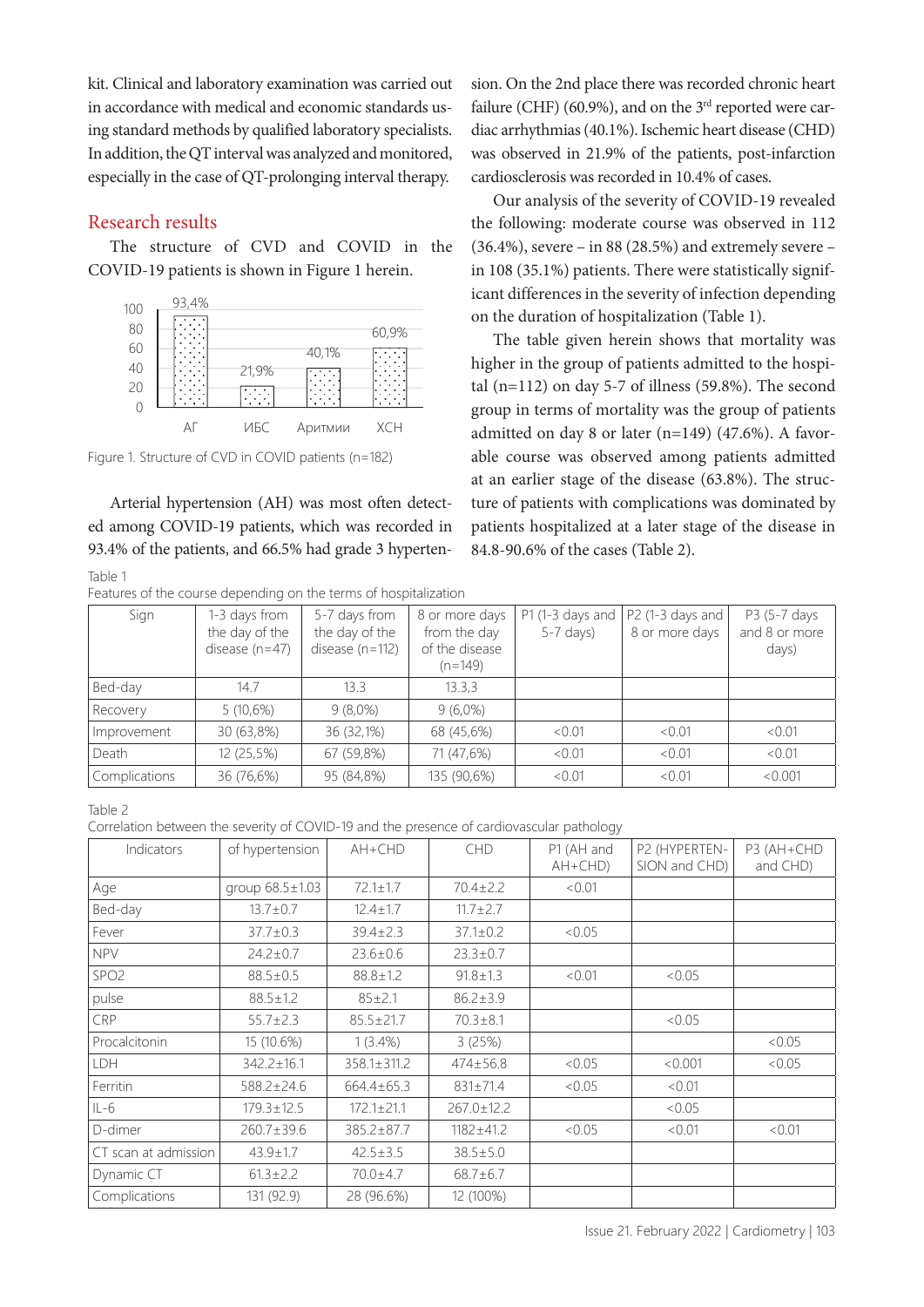As can be seen from the table, there is a significant correlation between the presence of CVD and the severity of the disease in patients with COVID-19. Moreover, in patients of older age categories, these connections are more pronounced. Particular attention should be drawn to a more pronounced increase in inflammatory markers in patients with AH and AH+CHD (Table 3).

#### Table 3

| Comparative analysis of inflammatory markers and blood |
|--------------------------------------------------------|
| coagulation parameters in the study groups             |

| indicators    | Group 1<br>group | $\overline{\phantom{0}}$ | р       |
|---------------|------------------|--------------------------|---------|
| <b>CRP</b>    | $61.5 \pm 3.9$   | $52.2 \pm 3.2$           | <0.05   |
| Procalcitonin | 19 (10.4%)       | 5(3.9%)                  | < 0.01  |
| LDH           | $353.5 \pm 14.1$ | $294.5 \pm 17.4$         | <0.05   |
| Ferritin      | $616.3 + 24.7$   | $425.6 \pm 23.1$         | < 0.001 |
| $IL-6$        | $183,9 \pm 11,9$ | $82,8 \pm 10,4$          | < 0.001 |
| PTI           | $94.5 + 4.8$     | $92.7 + 1.1$             |         |
| <b>INR</b>    | $1.2 + 0.03$     | $3.5 + 1.4$              |         |
| APTT          | $27.4 + 0.7$     | $23.9 \pm 0.6$           |         |
| D-dimer       | $341.3 \pm 45.8$ | $80.8 \pm 26.1$          | < 0.05  |
| Fibrinogen    | $519.9 \pm 24.3$ | $526.5 \pm 19.3$         |         |

It was found that in patients with CVD, the level of inflammatory markers and the tendency to hypercoagulability were significantly higher.

The results of the comparative analysis of the frequency and structure of complications in the study groups are presented in Table 4 herein.

#### Table 4

|  | Structure of complications in patients with COVID-19 |  |  |  |
|--|------------------------------------------------------|--|--|--|
|  |                                                      |  |  |  |

| Complication     | Group 1<br>$n = 182$      | Group 2<br>n=126       | P       |
|------------------|---------------------------|------------------------|---------|
| Rhythm disorders | 49 (26,9%)                | 58 (46,0%)             | < 0.001 |
| Conduction       | 59 (32,4%)                | 16 (12,7%)             | < 0.001 |
| RF <sub>1</sub>  | 15 (8,2%)                 | 31 (24.6)<br>per cent) | < 0.001 |
| RF <sub>2</sub>  | 33 (18,1%)                | 35 (27.8)<br>per cent) | < 0.01  |
| RF <sub>3</sub>  | 89 (48,9%)                | 21 (16.7%)<br>are      | < 0.001 |
| tela             | 66 (36,3%)                | 7 (5.6%) of            | < 0.001 |
| SD               | Card Holder<br>19 (10,4%) | $8(6,3\%)$             |         |
| TO THEM          | 13 (7,1%)                 | 2 (1,6%)               |         |
| <b>ONMK</b>      | 9(4,9%)                   | 2(1,6%)                |         |
| Sepsis           | 18 (9,9%)                 | 2(1,6%)                | <0.05   |

Complication | Group 1 n=182 Group 2 n=126 P Emergency call  $\qquad$  center 26 (14,3%)  $7(5.6\%)$  <0.05 ARDS 38 (20,9%) 4 (3,2%) <0.05 Pneumothorax 7 (3,8%) 4 (3,2%) Hydropericard 23 (12,6%) 3 (2,4%) <0.05 Pneumomediastenum  $\begin{bmatrix} 0 & 0\% \end{bmatrix}$  1 (0,8%) Acute thrombosis of the lower extremities 2 (1,1%) 2 (1,6%)

The table shows that the patients with CVD were significantly more likely to have more severe complications (stage 3 RF (48.9%), PE (36.3%), ARDS (20.9%), DM (10.4%)). compared to those in group 2 of the study. Conduction disturbances and RF of the 3rd degree were observed 3 times more often in patients of the 1st group than in the 2nd, PE more than 5 times, MI 4.5 times, sepsis 8 times, hydropericardia 7 times.

Given that the female sex prevailed in the structure of patients, the gender features of the COVID-19 course were studied. The results are shown in Table 5.

#### Table 5

Gender features of the COVID-19 course

| Indicators              | Men (n=143)                 | Women<br>$(n=165)$    | р       |
|-------------------------|-----------------------------|-----------------------|---------|
| Age                     | $63.6 \pm 1.9$              | $64.2 \pm 1.2$        |         |
| Bed-day                 | $13.6 \pm 0.6$              | $13.5 \pm 0.7$        |         |
| Temperature             | $38.2 \pm 0.5$              | $38.2 \pm 0.5$        |         |
| <b>BPD</b>              | $23.5 \pm 0.6$              | $23.0 \pm 0.4$        |         |
| <b>GARDEN</b>           | $131.2 + 23.1$              | $133.9 \pm 2.4$       |         |
| dad                     | 79.9±11.9                   | $81.3 \pm 7.2$        |         |
| SPO <sub>2</sub>        | $89,3 \pm 0.5$              | 89,3±0,4              |         |
| pulse                   | of 87.9±1,1                 | $89,2 \pm 1,1$        |         |
| SRB                     | $63,9 \pm 5,0$              | 56,0±2,5              | 0.05    |
| LDH                     | 333,9±16,8                  | $325 \pm 14,6$        |         |
| Ferritin                | 585,7±9,5                   | $497 \pm 21,8$        | < 0.01  |
| $IL-6$                  | $162,9 \pm 14,1$            | $124,9 \pm 10,5$      | <0.02   |
| D-dimer                 | reached<br>$360.3 \pm 56.8$ | $125,9 \pm 23,7$      | < 0.01  |
| Fibrinogen              | $508,1 \pm 16,6$            | $534,9 \pm 6,8$       |         |
| CT scan at<br>admission | $39.1 \pm 1.5$              | $41.9 \pm 1.5$        |         |
| Dynamic CT              | $59.3 \pm 2.3$              | $48.7 \pm 2.3$        | < 0.001 |
| Complications           | 130 (90.9%)                 | 135 (81.8%)<br>< 0.05 |         |
| Improvement             | of 52 (36.4%)               | 83 (50.3%)            | < 0.05  |
| Recovery                | 7(4.9%)                     | 16 (9.7%)             |         |
| Fatality rate           | 84 (58.7%)                  | 66 (40%)              | < 0.05  |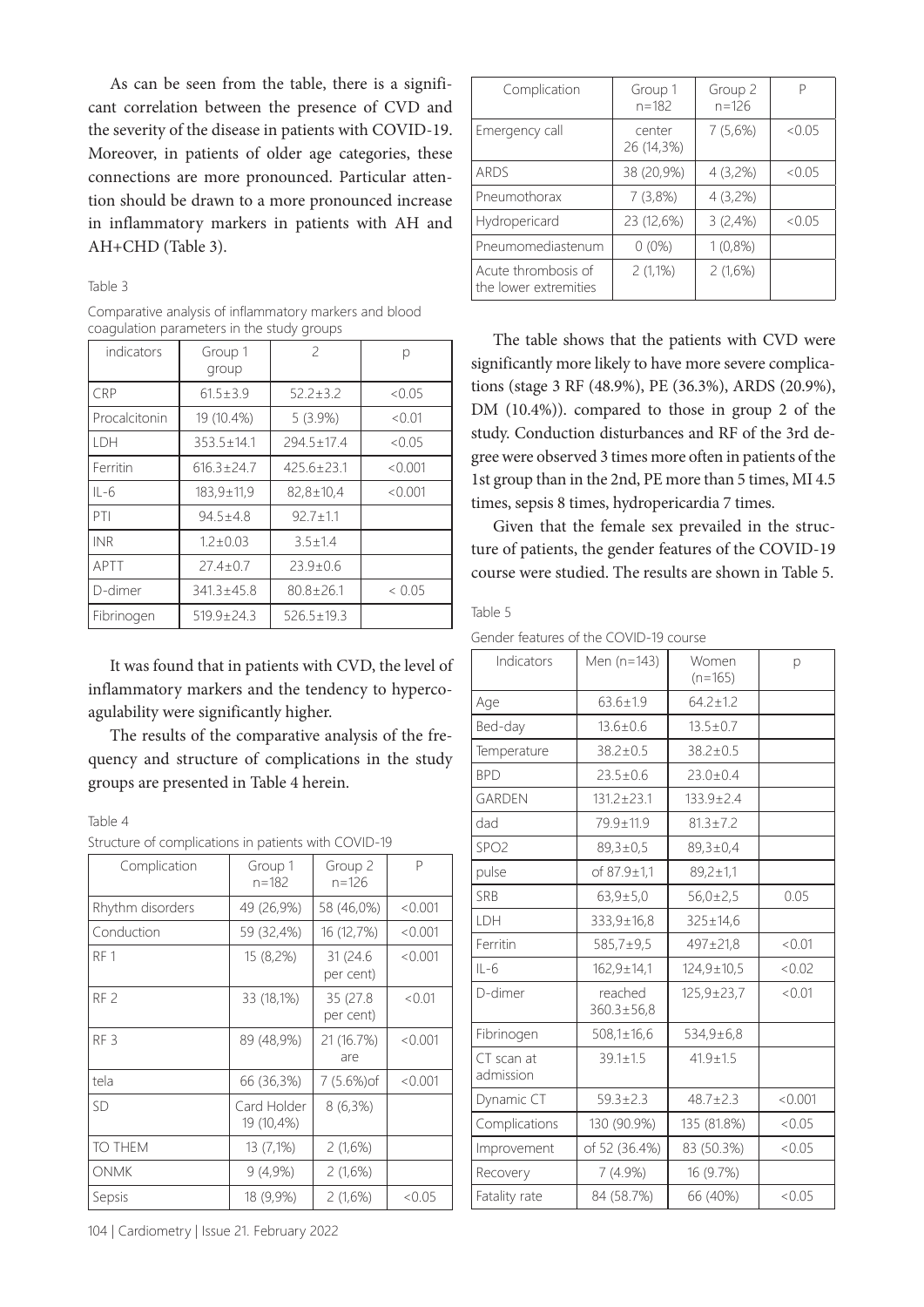There were no significant differences in age, body temperature, saturation, BMI, and bed days among men and women. However, the indicators of inflammatory markers were higher in men. Significant deterioration in lung CT parameters was also observed among males. Although the number of complications was dominated by women, the outcomes were more severe among men: improvement was observed in 36.4% of the cases among men, and in 50.3% among women. The mortality rate among men was 58.7%, among women-40%.

Our analysis to study hospital mortality from COVID-19 included 150 deaths (66 (44%) women, mean age  $50 \pm 19.5$  years, 84 men (56%), mean age  $50 \pm 19.4$ ). The age structure of the deceased was dominated by people aged 60-69 years with predominance of males, and in the age group of 70-79 years women. Among people 80 years and older, there were 2 times more men than women. The structure of causes of death is shown in Table 6 herein.

Table 6

Structure of causes of death

| Complications                          | Total patients | % $(n=150)$ |
|----------------------------------------|----------------|-------------|
| Pulmonary embolism                     | 66             | 44          |
| Acute respiratory<br>distress syndrome | 33             | 22          |
| Myocarditis                            | 8              | 5,3         |
| Hydropericard                          | 24             | 16          |
| Acute cerebrovascular                  | accident 10    | 6.6         |
| Myocardial infarction                  | 12             | 8           |
| Acute kidney injury                    | 31             | 20.6        |
| Diabetes mellitus                      | 15             | 10          |
| Sepsis                                 | 16             | 10.6        |
| Pneumothorax                           | 8              | 5,3         |
| Pneumomediastinum                      |                | 0.6         |

As can be seen from the Table, the structure of causes of death was dominated by pulmonary embolism (44%), acute respiratory distress syndrome (22%), acute kidney injury-20.6%, hydropericardia-16%, sepsis-10.6%, pneumothorax-5.3%. These indicators differ from the results of studies by other authors that again confirms the importance of studying the regional features of the course of COVID-19.

# **Conclusions**

1. Study of the prevalence of cardiovascular diseases among the studied population of patients with COVID-19 showed: arterial hypertension was recorded in 93.4% of the patients, chronic heart failure in 60.9% of the cases, cardiac arrhythmias-in 40.1% of the cases, coronary heart disease in 21.9% of the patients, post-infarction cardiosclerosis in 10.4% of the cases.

- 2. A clear dependence of the severity of the course and outcome of the disease on the time of hospitalization was revealed: a favorable course was noted among patients admitted at an earlier stage of the disease. Among patients with severe complications, the patients who were hospitalized at a later stage of the disease prevailed.
- 3. In patients with CVD, the level of inflammatory markers and the tendency to hypercoagulability were significantly higher.
- 4. In patients with CVD, an unfavorable course of-COVID-19 was observed with a large number of complications: cardiac arrhythmias and respiratory failure of 3 degrees were observed 3 times more often than in patients without CVD, PE-more than 5 times, MI-4.5 times, sepsis-8 times, hydropericardia-7 times.
- 5. Gender differences in the course and outcomes of-COVID-19 were revealed: the severity of the course and mortality rates were higher among males.
- 6. CVD and its complications, such as hypertension, CHD, CHF, cardiac arrhythmias, PE, and brain strokes, made the greatest contribution to the structure of causes of hospital mortality.

# Practical recommendations

- 1. Data on the prevalence of CVD and its complications among patients with COVID-19 were presented to the Practical Healthcare Department of the Kabardino-Balkar Republic. The analysis performed was carried out in one hospital serving most of the urban population and districts of the republic, so the results obtained cannot be extrapolated to patients with COVID-19 throughout the republic.
- 2. The results obtained will allow optimizing the tactics of providing medical care to patients with CVD during the COVID-19 pandemic and can be used in developing prevention programs and improving the rehabilitation of patients in the post-COVID-19 period.
- 3. The high frequency of thromboembolic complications may be related to the low adherence of patients to anticoagulants in the presence of atrial